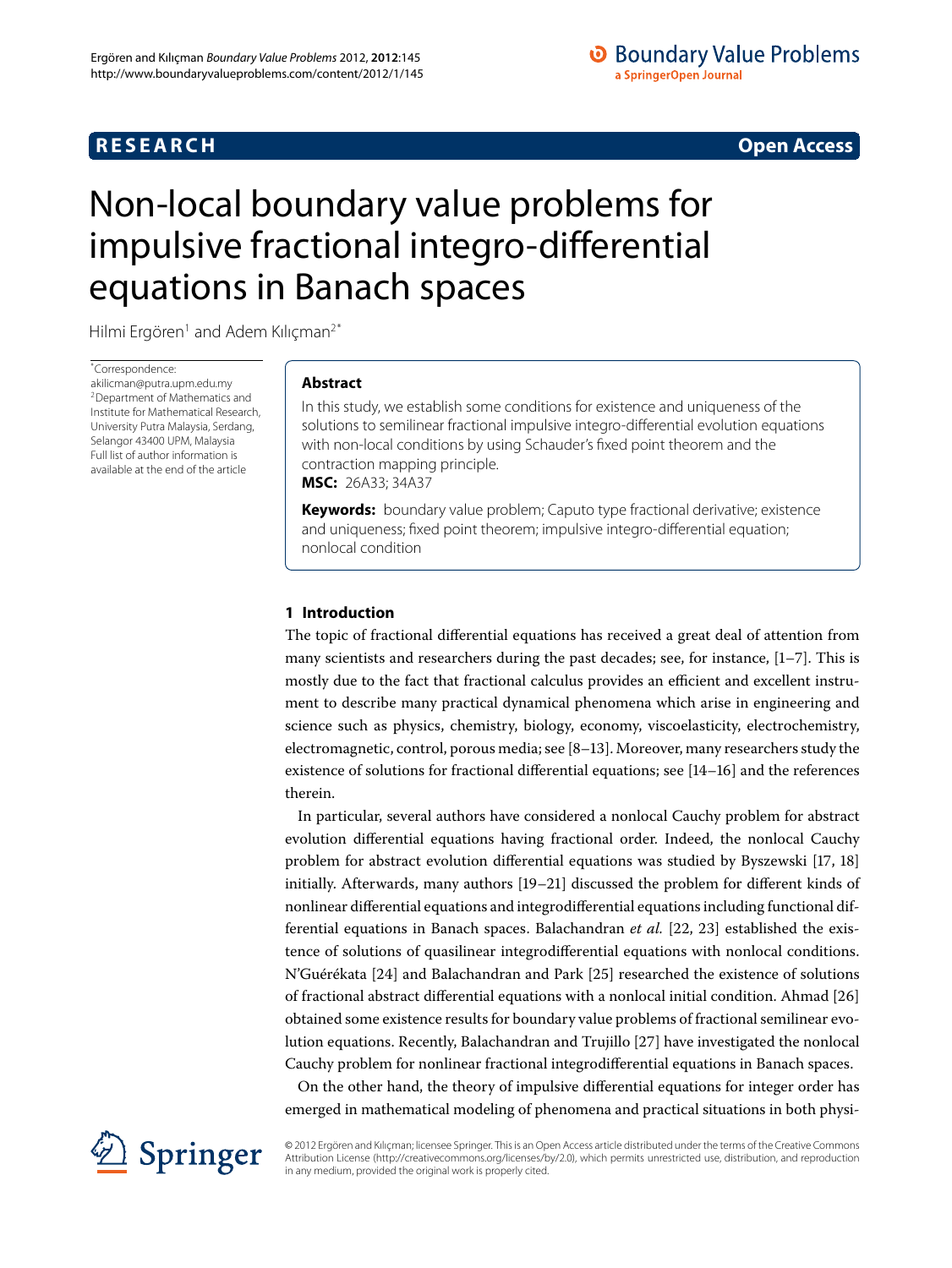cal and social sciences in recent years. One can see a significant development in impulsive theory. We refer the readers to  $[28-31]$  $[28-31]$  for the general theory and applications of impulsive differential equations. Besides, some researchers (see  $[32-35]$  $[32-35]$  and the references therein) have addressed the theory of boundary value problems for impulsive fractional differential equations.

However, only a few studies were concerned with the Cauchy problem for impulsive evolution differential equations of fractional order; see  $[36-38]$  $[36-38]$ . Further, in  $[38]$ , Balachandran *et al.* studied the existence of solutions for fractional impulsive integrodifferential equations of the following type:

$$
{}^C\!D^q u(t) = A(t, u)u(t) + f(t, u(t), \int_0^t h(t, s, u(s)) ds),
$$
  
\n
$$
\Delta u(t_k) = I_k(u(t_k^-)),
$$
  
\n
$$
u(0) + g(u) = u_0,
$$

where  $0 \le t \le T$  and  $0 < q < 1$ , by using the contraction mapping principle.

Motivated by the aforementioned works, in this paper, we deal with the existence and uniqueness of solutions for a boundary value problem (BVP), for the following impulsive fractional semilinear integro-differential equation with nonlocal conditions:

<span id="page-1-0"></span>
$$
\begin{cases}\nC D^q u(t) = A(t)u(t) + f(t, u(t), \int_0^t k(t, s, u(s)) ds), & t \in J := [0, 1], t \neq t_k, \\
\Delta u(t_k) = I_k(u(t_k^-)), & \Delta u'(t_k) = I_k^*(u(t_k^-)), & k = 1, 2, ..., p, \\
\alpha u(0) + \beta u'(0) = g_1(u), & \alpha u(1) + \beta u'(1) = g_2(u),\n\end{cases} (1.1)
$$

where  $1 < q < 2$ ,  ${}^C\!D^\alpha$  is the Caputo fractional derivative,  $A(t)$  is a bounded linear operator on a Banach space  $X, f \in C(J \times X \times X, X)$ ,  $k \in C(\mathbb{k} \times X, X)$ ,  $I_k, I_k^* \in C(X, X)$ ,  $g_1, g_2: PC(J, X) \rightarrow X$  (*PC*(*J*,*X*) will be defined in the next section),

$$
\Delta u(t_k) = u\big(t_k^+\big) - u\big(t_k^-\big)
$$

with

$$
u(t_k^+) = \lim_{h \to 0^+} u(t_k + h), \qquad u(t_k^-) = \lim_{h \to 0^-} u(t_k + h)
$$

and  $\Delta u'(t_k)$  has a similar meaning for  $u'(t)$ ,  $0 = t_0 < t_1 < t_2 < \cdots < t_p < t_{p+1} = 1$ , and  $\alpha, \beta \ge 0$ . Here  $\mathbb{k} = \{(t, s) : 0 \le s \le t \le 1\}$ . For brevity, let us take  $Ku(t) = \int_0^t k(t, s, u(s)) ds$ .

Meanwhile, nonlinear functions *f* of this type with the integral term *k* occur in mathematical problems that are concerned with the heat flow in materials having memory and viscoelastic problems; see [\[](#page-14-20)39]. Also, as indicated in  $[40, 41]$ , nonlocal conditions can be more useful than standard conditions to describe physical phenomena. For example, in [41], the author described the diffusion phenomenon of a small amount of gas in a transparent tube by using the formula

$$
g(u)=\sum_{i=1}^m \eta_i u(\xi_i),
$$

where  $\eta_i$ ,  $i = 1, 2, ..., m$  are given constants and  $0 < \xi_1 < \xi_2 < \cdots < \xi_m < T$ .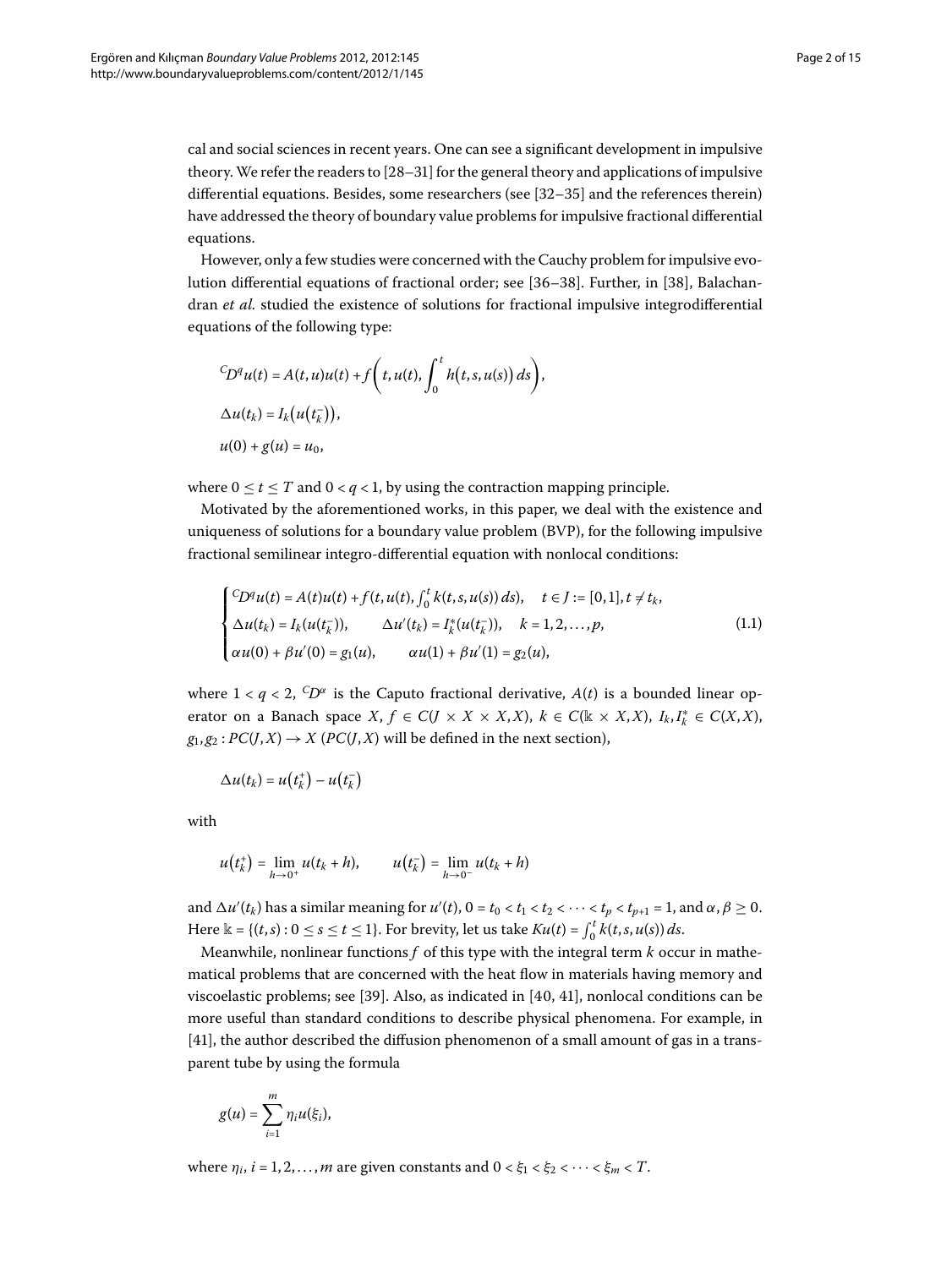Note that in this work, to the best of our knowledge, it is the first time that a general boundary value problem for impulsive semilinear evolution integrodifferential equations of fractional order  $1 < q < 2$  with nonlocal conditions has been considered.

The rest of this paper is organized as follows. In Section 2[,](#page-2-0) we present some notations and preliminary results about fractional calculus and differential equations to be used in the following sections. In Section 3[,](#page-6-0) we discuss some existence and uniqueness results for solutions of BVP (1[.](#page-1-0)1). Namely, the first result is based on Schauder's fixed point theorem and the second one is based on Banach's fixed point theorem. Finally, we shall give an illustrative example for our results.

## **2 Preliminaries**

In order to model the real world application, the fractional differential equations are considered by using the fractional derivatives. There are many different starting points for the discussion of classical fractional calculus; see, for example, [42]. One can begin with a generalization of repeated integration. If  $f(t)$  is absolutely integrable on  $[0, b)$ , it can be found  $[42, 43]$  $[42, 43]$ 

$$
\int_0^t dt_n \int_0^{t_n} dt_{n-1} \cdots \int_0^{t_3} dt_2 \int_0^{t_2} f(t_1) dt_1 = \frac{1}{(n+1)!} \int_0^t (t-t_1)^{n-1} f(t_1) dt_1
$$

$$
= \frac{1}{(n+1)!} t^{n-1} * f(t),
$$

<span id="page-2-1"></span>where  $n = 1, 2, \ldots$  and  $0 \le t \le b$ . On writing  $\Gamma(n) = (n-1)!$ , an immediate generalization in the form of the operation  $I^{\alpha}$  defined for  $\alpha > 0$  is

<span id="page-2-0"></span>
$$
(I^{\alpha}f)(t) = \frac{1}{\Gamma(\alpha)} \int_0^t (t - t_1)^{\alpha - 1} f(t_1) dt_1
$$
  
= 
$$
\frac{1}{\Gamma(\alpha)} t^{\alpha - 1} * f(t), \quad 0 \le t < b,
$$
 (2.1)

where  $\Gamma(\alpha)$  is the gamma function and  $t^{\alpha-1} * f(t) = \int_0^t f(t - t_1)^{\alpha-1}(t_1) dt_1$  is called the convolution product of  $t^{\alpha-1}$  and  $f(t)$ [.](#page-2-1) Now Eq. (2.1) is known as a fractional integral of order *α* for the function  $f(t)$ .

Next, we give some basic definitions and properties of fractional calculus theory used in this paper; see  $[1, 4, 28, 31, 32].$  $[1, 4, 28, 31, 32].$  $[1, 4, 28, 31, 32].$ 

Let  $J_0 = [0, t_1], J_1 = (t_1, t_2], \ldots, J_{k-1} = (t_{k-1}, t_k], J_k = (t_k, t_{k+1}],$  and  $J' := [0, T] \setminus \{t_1, t_2, \ldots, t_p\},$ then we define the set of functions as follows:

 $PC(J, X) = \{u : J \to X : u \in C((t_k, t_{k+1}], X), k = 0, 1, 2, ..., p \text{ and there exist } u(t_k^+) \text{ and }$  $u(t_{k}^{-}), k = 1, 2, ..., p$  with  $u(t_{k}^{-}) = u(t_{k})\}$  and  $PC^{1}(J, X) = \{u \in PC(J, X), u' \in C((t_{k}, t_{k+1}], X), k = 0, 1, 2, ..., p \text{ and there exist } u'(t_{k}^{+}) \text{ and } v''(t_{k}^{-})\}$ 

 $u'(t_k^-), k = 1, 2, \ldots, p$  with  $u'(t_k^-) = u'(t_k)$ } which is a Banach space with the norm

$$
||u|| = \sup_{t \in J} \{ ||u||_{PC}, ||u'||_{PC} \}
$$
 where  $||u||_{PC} := \sup \{ |u(t)| : t \in J \}.$ 

Now, *B*(*X*) denotes the Banach space of bounded linear operators from *X* into *X* with the norm  $||A||_{B(X)} = \sup{||A(u)|| : ||u|| = 1}.$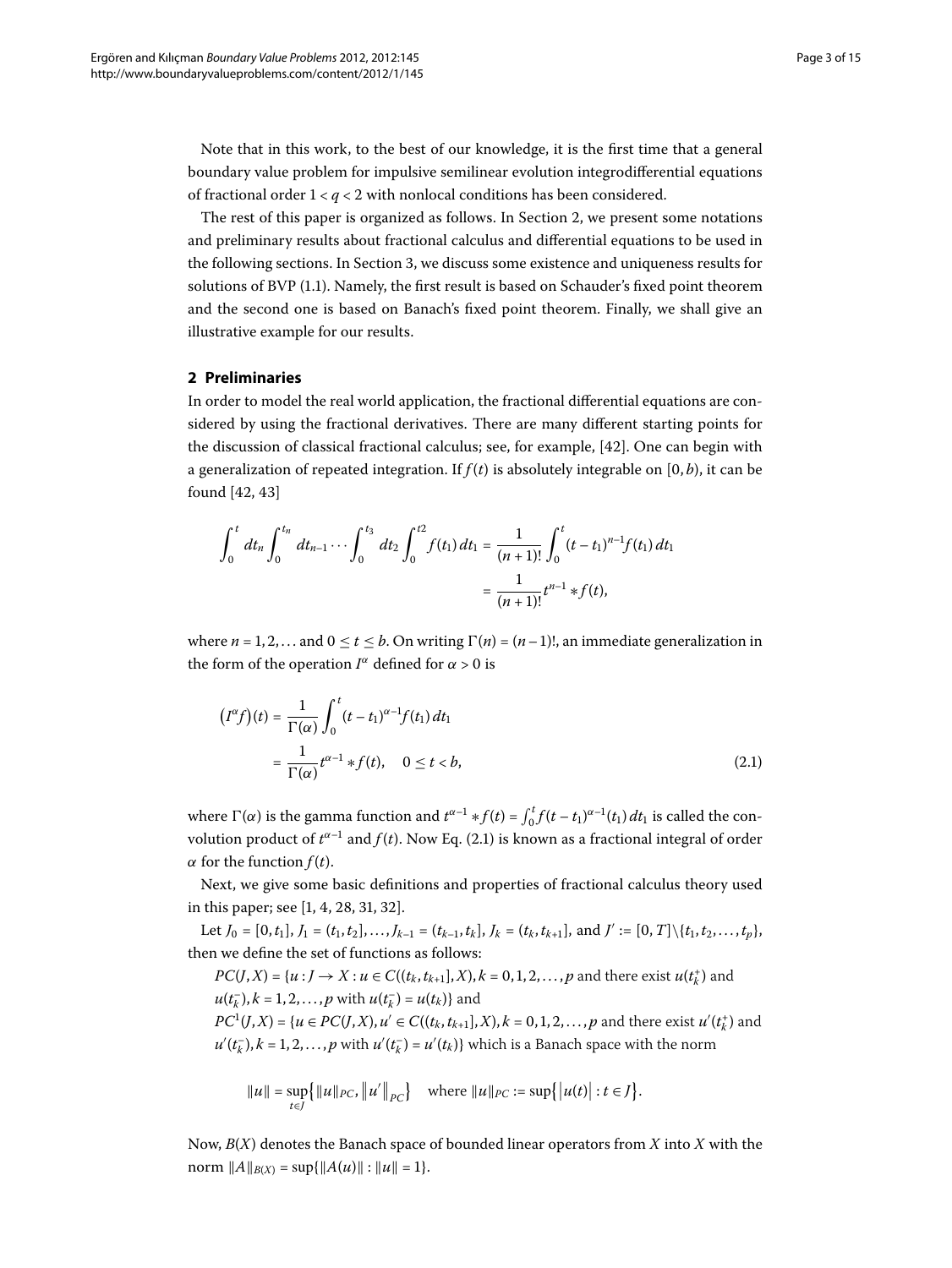**Definition 1** [1, 4[\]](#page-13-5) The fractional (arbitrary) order integral of the function  $h \in L^1(J, R_+)$  of order  $q \in R_+$  is defined by

$$
I_{0^+}^q h(t) = \frac{1}{\Gamma(q)} \int_0^t (t-s)^{q-1} h(s) \, ds,
$$

where  $\Gamma(\cdot)$  is the Euler gamma function.

**Definition 2** [1[,](#page-13-2) 4] For a function *h* given on the interval *J*, the Caputo-type fractional derivative of order  $q > 0$  is defined by

$$
{}^C\!D_{0^+}^q h(t) = \frac{1}{\Gamma(n-q)} \int_0^t (t-s)^{n-q-1} h^{(n)}(s) \, ds, \quad n = [q] + 1,
$$

where the function  $h(t)$  has absolutely continuous derivatives up to order  $(n - 1)$ .

**Lemma 1** [\[](#page-13-2)1] *Let q* > 0, *then the differential equation* 

<span id="page-3-0"></span>
$$
{}^C\!D^q h(t) = 0
$$

*has the following solution*:

$$
h(t) = c_0 + c_1t + c_2t^2 + \cdots + c_{n-1}t^{n-1}, \quad c_i \in R, i = 0, 1, 2, \ldots, n-1, n = [q] + 1.
$$

**Lemma 2** [14] *Let q* > 0*, then* 

$$
I^{qC}D^{q}h(t) = h(t) + c_0 + c_1t + c_2t^2 + \cdots + c_{n-1}t^{n-1}
$$

*for some*  $c_i \in R$ ,  $i = 0, 1, 2, ..., n - 1$ ,  $n = [q] + 1$ .

Now, by using the Kronecker convolution product, see [\[](#page-13-3)7], the fractional integral becomes

$$
(I^{\alpha}f)(x) = \frac{1}{\Gamma(\alpha)} x^{\alpha-1} * f(x) \simeq \xi^{T} \frac{1}{\Gamma(\alpha)} \{x^{\alpha-1} * \phi_{m}(x)\}.
$$
 (2.2)

Thus, if  $x^{\alpha-1} * \phi_m(x)$  can be integrated, then expanded in block pulse functions, the fractional integral is solved via the block pulse functions operational matrix as follows:

$$
\frac{1}{\Gamma(\alpha)}\int_0^t (t-t_1)^{\alpha-1}\phi_m(t_1)\,dt_1 \simeq F_\alpha\phi_m(t),
$$

where

$$
\psi_m(t) = \begin{cases} 1 & \text{if } \frac{m-1}{i} \text{ is } t < \left(\frac{m}{i}\right)b, \\ 0 & \text{elsewhere} \end{cases}
$$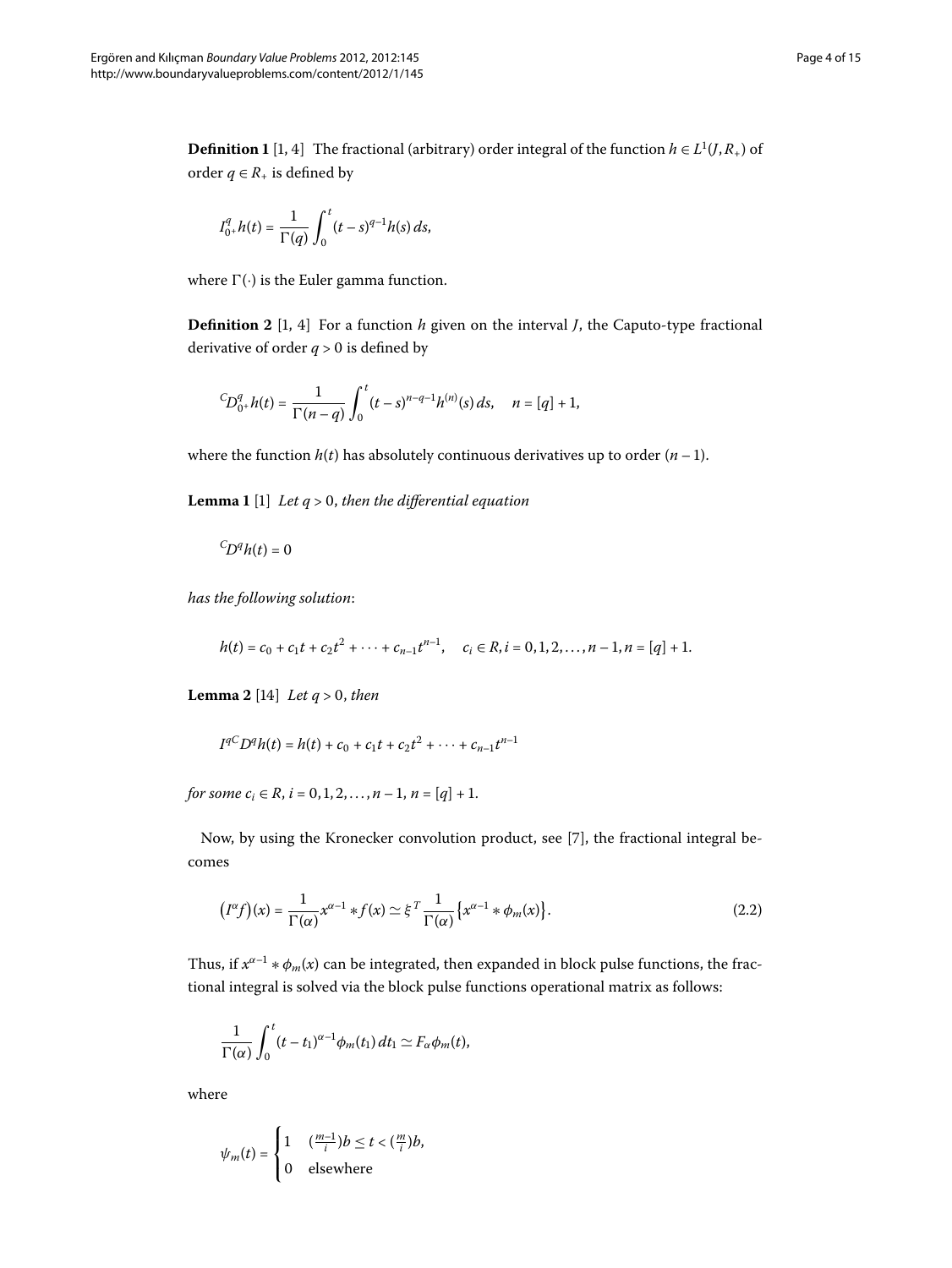for  $m = 1, 2, ..., i$  and

$$
F_{\alpha} = \left(\frac{b}{m}\right)^{\alpha} \frac{1}{\Gamma(\alpha+2)} \begin{bmatrix} 1 & \xi_2 & \xi_3 & \cdots & \xi_m \\ 0 & 1 & \xi_2 & \cdots & \xi_{m-1} \\ 0 & 0 & 1 & \cdots & \xi_{m-2} \\ 0 & 0 & 0 & \ddots & \vdots \\ 0 & 0 & 0 & 0 & 1 \end{bmatrix};
$$

<span id="page-4-2"></span> $\overline{\phantom{0}}$ 

<span id="page-4-3"></span>see [7[\]](#page-13-3).

Now, we need the following lemma for our study.

**Lemma 3** Let  $1 < q < 2$  and  $h : J \rightarrow X$  be continuous. A function  $u(t)$  is a solution of the *fractional integral equation*

$$
u(t) = \begin{cases} \int_{0}^{t} \frac{(t-s)^{q-1}}{\Gamma(q)} h(s) ds + (\frac{\beta}{\alpha} - t) [\int_{t_k}^{1} \frac{(1-s)^{q-1}}{\Gamma(q)} h(s) ds + \frac{\beta}{\alpha} \int_{t_k}^{1} \frac{(1-s)^{q-2}}{\Gamma(q-1)} h(s) ds \\ + \sum_{i=1}^{k} (\int_{t_{i-1}}^{t_i} \frac{(t_{i-3})^{q-1}}{\Gamma(q)} h(s) ds + I_{i}(u(t_{i}^{-}))) \\ + \sum_{i=1}^{k} (\frac{\beta}{\alpha} + 1 - t_{k}) (\int_{t_{i-1}}^{t_i} \frac{(t_{i-3})^{q-2}}{\Gamma(q-1)} h(s) ds + I_{i}^{*}(u(t_{i}^{-}))) \\ + \frac{1}{\alpha} (g_{1}(u) - g_{2}(u))] + \frac{g(u)}{\alpha}, & t \in J_{0}, \\ \int_{t_k}^{t} \frac{(t-s)^{q-1}}{\Gamma(q)} h(s) ds + \sum_{i=1}^{k} (\int_{t_{i-1}}^{t_i} \frac{(t_{i-3})^{q-1}}{\Gamma(q)} h(s) ds + I_{i}(u(t_{i}^{-}))) \\ + \sum_{i=1}^{k} (t - t_{i}) \int_{t_{i-1}}^{t_i} \frac{(t_{i-3})^{q-2}}{\Gamma(q-1)} h(s) ds + I_{i}^{*}(u(t_{i}^{-}))) \\ + (\frac{\beta}{\alpha} - t) [\int_{t_k}^{1} \frac{(1-s)^{q-1}}{\Gamma(q)} h(s) ds + \frac{\beta}{\alpha} \int_{t_k}^{1} \frac{(1-s)^{q-2}}{\Gamma(q-1)} h(s) ds \\ + \sum_{i=1}^{k} (\int_{t_{i-1}}^{t_i} \frac{(t_{i-3})^{q-1}}{\Gamma(q)} h(s) ds + I_{i}(u(t_{i}^{-}))) \\ + \sum_{i=1}^{k} (\frac{\beta}{\alpha} + 1 - t_{k}) (\int_{t_{i-1}}^{t_i} \frac{(t_{i-3})^{q-2}}{\Gamma(q-1)} h(s) ds + I_{i}^{*}(u(t_{i}^{-}))) \\ + \frac{1}{\alpha} (g_{1}(u) - g_{2}(u))] + \frac{g_{1}(u)}{\alpha}, & t \in J_{k} \end{cases}
$$

*if and only if u*(*t*) *is a solution of the fractional BVP*

<span id="page-4-0"></span>
$$
{}^{C}D^{q}u(t) = h(t), \quad t \in J'
$$
  
\n
$$
\Delta u(t_{k}) = I_{k}(u(t_{k}^{-})), \qquad \Delta u'(t_{k}) = I_{k}^{*}(u(t_{k}^{-})),
$$
  
\n
$$
\alpha u(0) + \beta u'(0) = g_{1}(u), \qquad \alpha u(1) + \beta u'(1) = g_{2}(u),
$$
\n(2.4)

*where*  $k = 1, 2, ..., p$ *.* 

*Proof* Let *u* be the solution of (2[.](#page-4-0)4). If  $t \in J_0$ , then Lemma 2 implies that

<span id="page-4-1"></span>
$$
u(t) = Iqh(t) - c_0 - c_1t = \int_0^t \frac{(t-s)^{q-1}}{\Gamma(q)} h(s) ds - c_0 - c_1t,
$$
  

$$
u'(t) = \int_0^t \frac{(t-s)^{q-2}}{\Gamma(q-1)} h(s) ds - c_1
$$

for some  $c_0, c_1 \in R$ .

Applying the boundary condition  $\alpha u(0) + \beta u'(0) = g_1(u)$  for  $t \in J_0$ , we find that

$$
u(t) = \int_0^t \frac{(t-s)^{q-1}}{\Gamma(q)} h(s) ds + c_1 \left(\frac{\beta}{\alpha} - t\right) + \frac{g_1(u)}{\alpha}.
$$
 (2.5)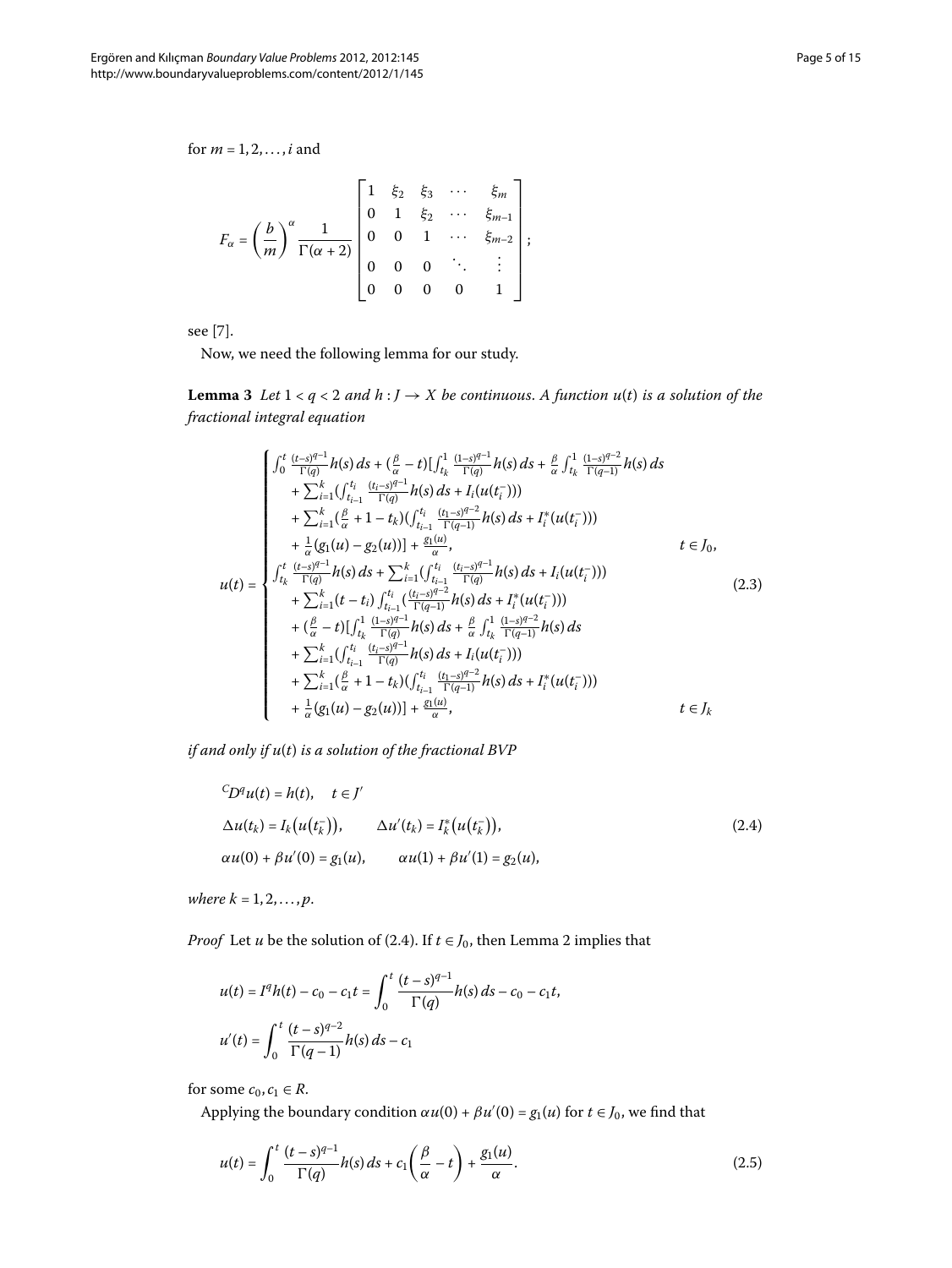If  $t \in J_1$ , then Lemma 2 implies that

$$
u(t) = \int_{t_1}^{t} \frac{(t-s)^{q-1}}{\Gamma(q)} h(s) ds - d_0 - d_1(t - t_1),
$$
  

$$
u'(t) = \int_{t_1}^{t} \frac{(t-s)^{q-2}}{\Gamma(q-1)} h(s) ds - d_1
$$

for some  $d_0, d_1 \in R$ . Thus, we have

$$
u(t_1^-) = \int_0^{t_1} \frac{(t_1 - s)^{q-1}}{\Gamma(q)} h(s) ds + c_1 \left(\frac{\beta}{\alpha} - t_1\right) + \frac{g_1(u)}{\alpha}, \qquad u(t_1^+) = -d_0,
$$
  

$$
u'(t_1^-) = \int_0^{t_1} \frac{(t_1 - s)^{q-2}}{\Gamma(q-1)} h(s) ds - c_1, \qquad u'(t_1^+) = -d_1.
$$

In the view of

$$
\Delta u(t_1) = u(t_1^+) - u(t_1^-) = I_1(u(t_1^-)) \text{ and } \Delta u'(t_1) = u'(t_1^+) - u'(t_1^-) = I_1^*(u(t_1^-)),
$$

we have

$$
-d_0 = \int_0^{t_1} \frac{(t_1 - s)^{q-1}}{\Gamma(q)} h(s) ds + c_1 \left(\frac{\beta}{\alpha} - t_1\right) + \frac{g_1(u)}{\alpha} + I_1\big(u(t_1)\big),
$$
  

$$
-d_1 = \int_0^{t_1} \frac{(t_1 - s)^{q-2}}{\Gamma(q-1)} h(s) ds - c_1 + I_1^*\big(u(t_1)\big).
$$

Hence,

$$
u(t) = \int_{t_1}^{t} \frac{(t-s)^{q-1}}{\Gamma(q)} h(s) ds + \int_{0}^{t_1} \frac{(t_1-s)^{q-1}}{\Gamma(q)} h(s) ds
$$
  
+  $(t-t_1) \left[ \int_{0}^{t_1} \frac{(t_1-s)^{q-2}}{\Gamma(q-1)} h(s) ds + I_1^* (u(t_1^-)) \right]$   
+  $I_1 (u(t_1^-)) + c_1 \left( \frac{\beta}{\alpha} - t \right) + \frac{g_1(u)}{\alpha}, \quad \text{for } t \in J_1.$ 

<span id="page-5-0"></span>By repeating the process, for  $t \in J_k$ , we have

$$
u(t) = \int_{t_k}^{t} \frac{(t-s)^{q-1}}{\Gamma(q)} h(s) ds + \sum_{i=1}^{k} \left[ \int_{t_{i-1}}^{t_i} \frac{(t_i-s)^{q-1}}{\Gamma(q)} h(s) ds + I_i(u(t_i^{-})) \right] + \sum_{i=1}^{k} (t-t_i) \left[ \int_{t_{i-1}}^{t_i} \frac{(t_i-s)^{q-2}}{\Gamma(q-1)} h(s) ds + I_i^*(u(t_i^{-})) \right] + c_1 \left( \frac{\beta}{\alpha} - t \right) + \frac{g_1(u)}{\alpha}.
$$
 (2.6)

Now, applying the boundary condition

$$
\alpha u(1) + \beta u'(1) = g_2(u),
$$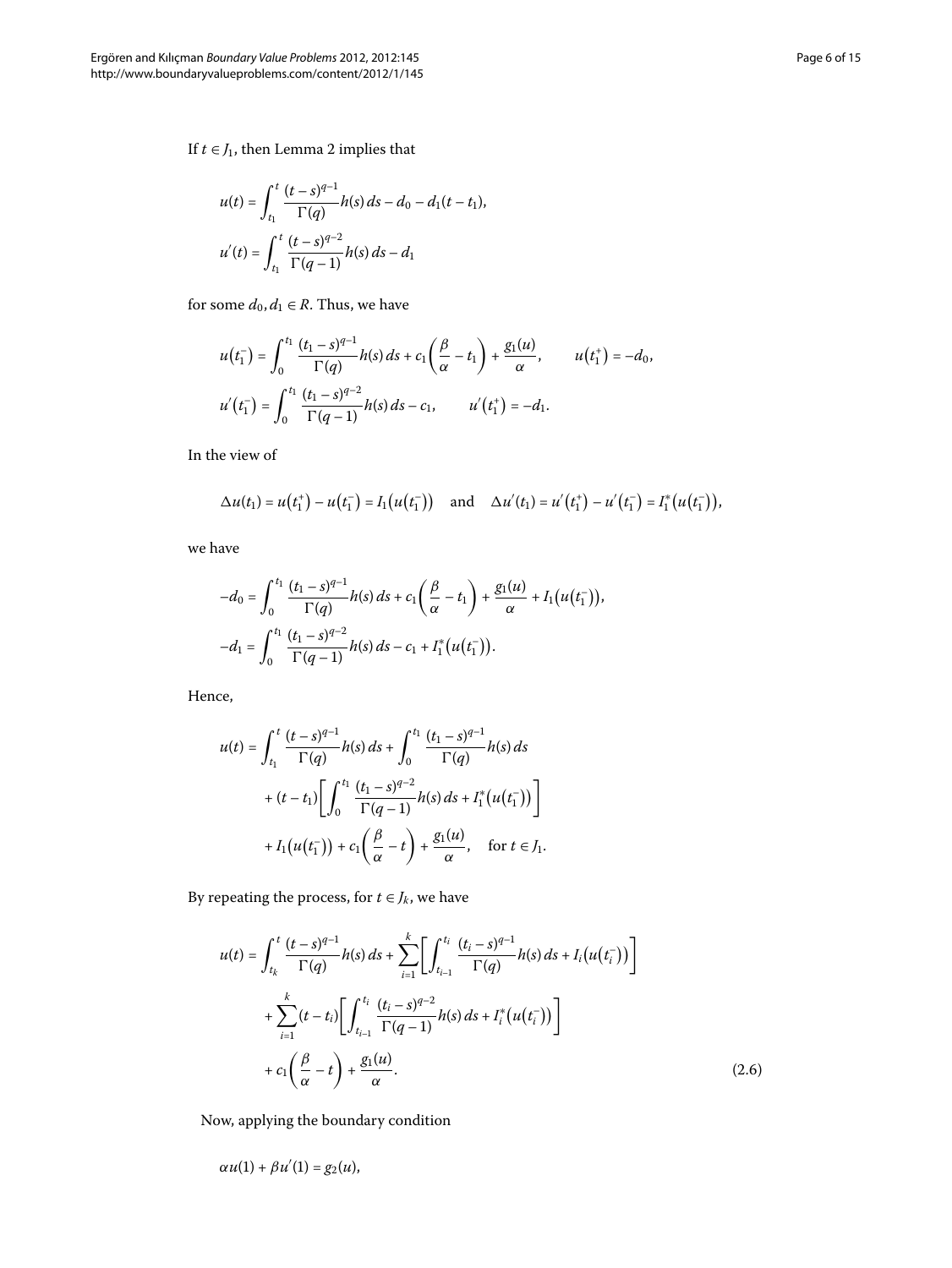$$
c_{1} = \int_{t_{k}}^{1} \frac{(1-s)^{q-1}}{\Gamma(q)} h(s) ds + \frac{\beta}{\alpha} \int_{t_{k}}^{1} \frac{(1-s)^{q-2}}{\Gamma(q-1)} h(s) ds
$$
  
+ 
$$
\sum_{i=1}^{k} \left[ \int_{t_{i-1}}^{t_{i}} \frac{(t_{i}-s)^{q-1}}{\Gamma(q)} h(s) ds + I_{i}(u(t_{i}^{-})) \right]
$$
  
+ 
$$
\sum_{i=1}^{k} \left( \frac{\beta}{\alpha} + 1 - t_{k} \right) \left[ \int_{t_{i-1}}^{t_{i}} \frac{(t_{i}-s)^{q-2}}{\Gamma(q-1)} h(s) ds + I_{i}^{*}(u(t_{i}^{-})) \right]
$$
  
+ 
$$
\frac{1}{\alpha} \left[ g_{1}(u) - g_{2}(u) \right].
$$

<span id="page-6-0"></span>Substituting the value of  $c_1$  in (2[.](#page-4-2)5) and (2.6), we obtain Eq. 2.3.

Conversely, if we assume that  $u$  satisfies the impulsive fractional integral equation (2.3), then by direct computation, we can easily see that the solution given by  $(2.3)$  satisfies  $(2.4)$ . Thus, the proof of Lemma 3 is complete.  $\Box$ 

## **3 Main results**

**Definition 3** A function  $u \in PC^1(J,X)$  with its *q*-derivative existing on *J'* is said to be a solution of  $(1.1)$  $(1.1)$  $(1.1)$  if  $u$  satisfies the equation

$$
{}^C\!D^q u(t) = A(t)u(t) + f(t, u(t), Ku(t))
$$

on  $J'$  and satisfies the conditions

$$
\Delta u(t_k) = I_k(u(t_k^-)), \qquad \Delta u'(t_k) = I_k^*(u(t_k^-)),
$$
  
\n
$$
\alpha u(0) + \beta u'(0) = g_1(u), \qquad \alpha u(1) + \beta u'(1) = g_2(u).
$$

Now, we define the operator  $T: PC^1(J, X) \to PC^1(J, X)$  by

<span id="page-6-1"></span>
$$
Tu(t) = \begin{cases}\n\int_{t_k}^{t} \frac{(t-s)^{q-1}}{\Gamma(q)} (A(s)u(s) + f(s, u(s), Ku(s))) ds \\
+ \sum_{i=1}^{k} (\int_{t_{i-1}}^{t_i} \frac{(t_i-s)^{q-1}}{\Gamma(q)} (A(s)u(s) + f(s, u(s), Ku(s))) ds + I_i(u(t_i^-))) \\
+ \sum_{i=1}^{k} (t-t_i) \\
\times (\int_{t_{i-1}}^{t_i} \frac{(t_i-s)^{q-2}}{\Gamma(q-1)} (A(s)u(s) + f(s, u(s), Ku(s))) ds + I_i^*(u(t_i^-))) \\
+ (\frac{\beta}{\alpha} - t) [\int_{t_k}^{1} \frac{(1-s)^{q-1}}{\Gamma(q)} (A(s)u(s) + f(s, u(s), Ku(s))) ds \\
+ \frac{\beta}{\alpha} \int_{t_k}^{1} \frac{(1-s)^{q-2}}{\Gamma(q-1)} (A(s)u(s) + f(s, u(s), Ku(s))) ds \\
+ \sum_{i=1}^{k} (\int_{t_{i-1}}^{t_i} \frac{(t_i-s)^{q-1}}{\Gamma(q)} (A(s)u(s) + f(s, u(s), Ku(s))) ds + I_i(u(t_i^-))) \\
+ \sum_{i=1}^{k} (\frac{\beta}{\alpha} + 1 - t_k) \\
\times (\int_{t_{i-1}}^{t_i} \frac{(t_i-s)^{q-2}}{\Gamma(q-1)} (A(s)u(s) + f(s, u(s), Ku(s))) ds + I_i^*(u(t_i^-))) \\
+ \frac{1}{\alpha} (g_1(u) - g_2(u))] + \frac{g_1(u)}{\alpha}, \quad t \in J_k.\n\end{cases} (3.1)
$$

Clearly, the fixed points of the operator  $T$  are the solutions of problem (1[.](#page-1-0)1). To begin with, we need the following assumptions to prove the existence and uniqueness of a solution of the integral equation  $(2.3)$  $(2.3)$  $(2.3)$  which satisfies BVP  $(1.1)$ :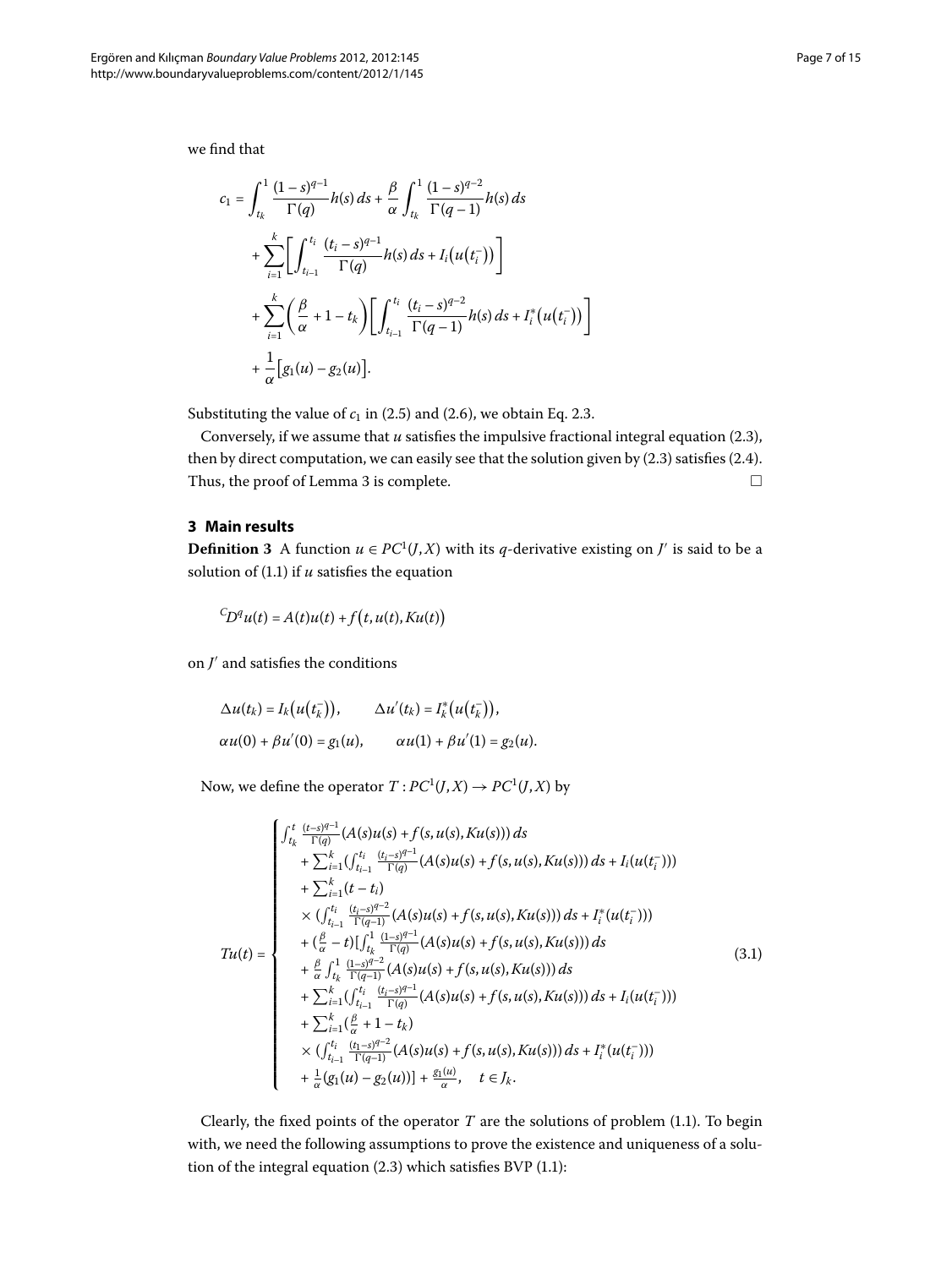- (A1)  $A: X \rightarrow X$  is a continuous bounded linear operator and there exists a constant  $A_1 > 0$  such that  $||A(u)||_{B(X)} \leq A_1$  for all  $u \in X$ ;
- (A2) The function  $f: J \times X \times X \rightarrow X$  is continuous and there exists a constant  $M_1 > 0$ such that  $M_1 = \max_{s \in I} \{f(s, u(s), Ku(s)), u \in X\};$
- (A3)  $I_k, I_k^*: X \to X$  are continuous and there exist constants  $M_2 > 0$  and  $M_3 > 0$  such  $\|I_k(u)\| \leq M_2, \|I_k^*(u)\| \leq M_3 \text{ for each } u \in X \text{ and } k = 1, 2, \ldots, p;$
- (A4) There exist constants $G_i > 0$  and  $g_i : PC^1(J,X) \to X$  are continuous functions such that  $||g_i(u)|| \le G_i$ ,  $i = 1, 2$ ;
- (A5) There exists a constant  $L_1 > 0$  such that

$$
|| f(t, u_1, v_1) - f(t, u_2, v_2)|| \le L_1 (||u_1 - u_2|| + ||v_1 - v_2||),
$$

*∀t* ∈ *J*, and  $u_1, u_2, v_1, v_2 \in X$ ;

(A6)  $k : \mathbb{k} \times X \to X$  is continuous and there exists a constant  $L_2 > 0$  such that

$$
||k(t, s, u) - k(t, s, v)|| \le L_2 ||u - v||
$$

for all  $u, v \in X$ ;

<span id="page-7-0"></span>(A7) There exist constants  $L_3 > 0$ ,  $L_4 > 0$  such that  $||I_k(u) - I_k(v)|| \le L_3 ||u - v||$ ,  $||I_k^*(u) - I_k^*(v)|| \le L_4 ||u - v||$  for each  $u, v \in X$  and  $k = 1, 2, ..., p$ ;

(A8) There exist constants  $b_i > 0$  such that  $||g_i(u) - g_i(v)|| \le b_i ||u - v||$ ,  $i = 1, 2$ . The following are the main results of this paper. Our first result relies on Schauder's fixed point theorem which gives an existence result for solutions of BVP (1[.](#page-1-0)1).

**Theorem**  *Assume that the assumptions* (A)*-*(A) *hold*. *Then BVP* [\(.\)](#page-1-0) *has at least one solution on J*.

*Proof* In order to show the existence of a solution of BVP (1[.](#page-1-0)1), we need to transform BVP  $(1.1)$  $(1.1)$  $(1.1)$  to a fixed point problem by using the operator *T* in  $(3.1)$ . Now, we shall use Schauder's fixed point theorem to prove  $T$  has a fixed point which is then a solution of BVP (1[.](#page-1-0)1). First, let us define  $B_r = \{u \in PC^1(I) : ||u|| \leq r\}$  for any  $r > 0$ . Then it is clear that the set  $B_r$  is a closed, bounded and convex. The proof will be given in several steps.

Step 1: *T* is continuous.

Let  $\{u_n\}$  be a sequence such that  $u_n \to u$  in  $PC(J)$ . Then

$$
\begin{aligned}\n\left|\left(Tu_n\right)(t) - \left(Tu\right)(t)\right| \\
&\leq \int_{t_k}^t \frac{(t-s)^{q-1}}{\Gamma(q)} \left(\left|A(s)\right| |u_n(s) - u(s)\right| \\
&+ \left|f\left(s, u_n(s), Ku_n(s)\right) - f\left(s, u(s), Ku(s)\right|\right)\right) ds \\
&+ \sum_{i=1}^k \int_{t_{i-1}}^{t_i} \frac{(t_i - s)^{q-1}}{\Gamma(q)} \left(\left|A(s)\right| |u_n(s) - u(s)\right| \\
&+ \left|f\left(s, u_n(s), Ku_n(s)\right) - f\left(s, u(s), Ku(s)\right)\right| + \left|I_i\left(u_n(t_i^{-})\right) - I_i\left(u(t_i^{-})\right)\right|\right) ds \\
&\times \sum_{i=1}^k (t - t_i) \int_{t_{i-1}}^{t_i} \frac{(t_i - s)^{q-2}}{\Gamma(q-1)} \left(\left|A(s)\right| |u_n(s) - u(s)\right)\n\end{aligned}
$$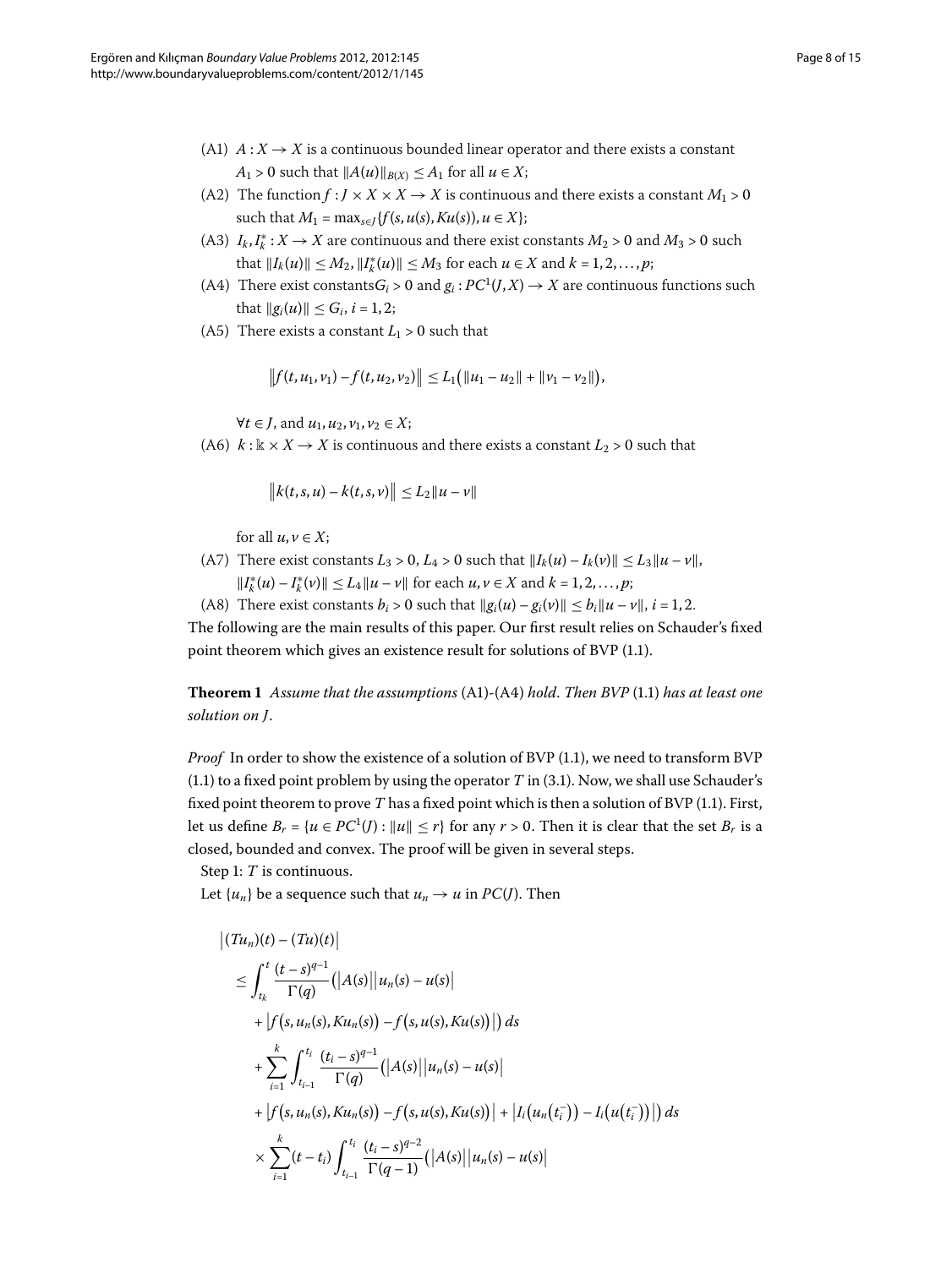+ 
$$
\left|f(s, u_n(s), Ku_n(s)) - f(s, u(s), Ku(s))\right|
$$
  
+  $\left|I_i^*(u_n(t_i^-)) - I_i^*(u(t_i^-))\right| ds$   
+  $\left|\frac{\beta}{\alpha} - t\right| \left[\int_{t_k}^1 \frac{(1-s)^{q-1}}{\Gamma(q)} (|A(s)||u_n(s) - u(s)|$   
+  $\left|f(s, u_n(s), Ku_n(s)) - f(s, u(s), Ku(s))\right| ds$   
+  $\frac{\beta}{\alpha} \int_{t_k}^1 \frac{(1-s)^{q-2}}{\Gamma(q-1)} (|A(s)||u_n(s) - u(s)|$   
+  $\left|f(s, u_n(s), Ku_n(s)) - f(s, u(s), Ku(s))\right| ds$   
+  $\sum_{i=1}^k \int_{t_{i-1}}^{t_i} \frac{(t_i - s)^{q-1}}{\Gamma(q)} (|A(s)||u_n(s) - u(s)|$   
+  $\left|f(s, u_n(s), Ku_n(s)) - f(s, u(s), Ku(s))\right| + |I_i(u_n(t_i^-)) - I_i(u(t_i^-))| ds$   
+  $\sum_{i=1}^k \left(\frac{\beta}{\alpha} + 1 - t_k\right) \int_{t_{i-1}}^{t_i} \frac{(t_1 - s)^{q-2}}{\Gamma(q-1)} (|A(s)||u_n(s) - u(s)| + |f(s, u_n(s), Ku_n(s)) - f(s, u(s), Ku(s))| + |I_i^*(u_n(t_i^-)) - I_i^*(u(t_i^-))| ds$   
+  $\left|f(s, u_n(s), Ku_n(s)) - f(s, u(s), Ku(s))\right| + |I_i^*(u_n(t_i^-)) - I_i^*(u(t_i^-))| ds$   
+  $\frac{1}{\alpha} (|g_1(u_n) - g_1(u)| + |g_2(u_n) - g_2(u)|) + \frac{1}{\alpha} |g_1(u_n) - g_1(u)|.$ 

Since *A* is a continuous operator and *f* , *g*, *I*, *I*<sup>\*</sup> are continuous functions, we have  $||Tu_n Tu \parallel \rightarrow 0$  as  $n \rightarrow \infty$ .

Step 2:  $T$  maps bounded sets into bounded sets.

 $\overline{\phantom{a}}$ 

Now, it is enough to show that there exists a positive constant *l* such that  $\|Tu\| \leq l$  for each *u* ∈ *B*<sub>r</sub>. Then we have, for each *t* ∈ *J*,

$$
\left| (Tu)(t) \right| \leq \int_{t_k}^{t} \frac{(t-s)^{q-1}}{\Gamma(q)} \left( |A(s)| \, |u(s)| + |f(s, u(s), Ku(s))| \right) ds
$$
  
+ 
$$
\sum_{i=1}^{k} \int_{t_{i-1}}^{t_i} \frac{(t_i-s)^{q-1}}{\Gamma(q)} \left( |A(s)| \, |u(s)| + |f(s, u(s), Ku(s))| + |I_i(u(t_i^-))| \right) ds
$$
  
+ 
$$
\sum_{i=1}^{k} (t-t_i) \int_{t_{i-1}}^{t_i} \frac{(t_i-s)^{q-2}}{\Gamma(q-1)} \left( |A(s)| \, |u(s)| + |f(s, u(s), Ku(s))| \right)
$$
  
+ 
$$
\left| I_i^*(u(t_i^-))| \right) ds
$$
  
+ 
$$
\left| \frac{\beta}{\alpha} - t \right| \left[ \int_{t_k}^{1} \frac{(1-s)^{q-1}}{\Gamma(q)} \left( |A(s)| \, |u(s)| + |f(s, u(s), Ku(s))| \right) ds
$$
  
+ 
$$
\frac{\beta}{\alpha} \int_{t_k}^{1} \frac{(1-s)^{q-2}}{\Gamma(q-1)} \left( |A(s)| \, |u(s)| + |f(s, u(s), Ku(s))| \right) ds
$$
  
+ 
$$
\sum_{i=1}^{k} \int_{t_{i-1}}^{t_i} \frac{(t_i-s)^{q-1}}{\Gamma(q)} \left( |A(s)| \, |u(s)| + |f(s, u(s), Ku(s))| + |I_i(u(t_i^-))| \right) ds
$$
  
+ 
$$
\sum_{i=1}^{k} \left( \frac{\beta}{\alpha} + 1 - t_k \right) \int_{t_{i-1}}^{t_i} \frac{(t_1-s)^{q-2}}{\Gamma(q-1)} \left( |A(s)| \, |u(s)| + |f(s, u(s), Ku(s))| \right)
$$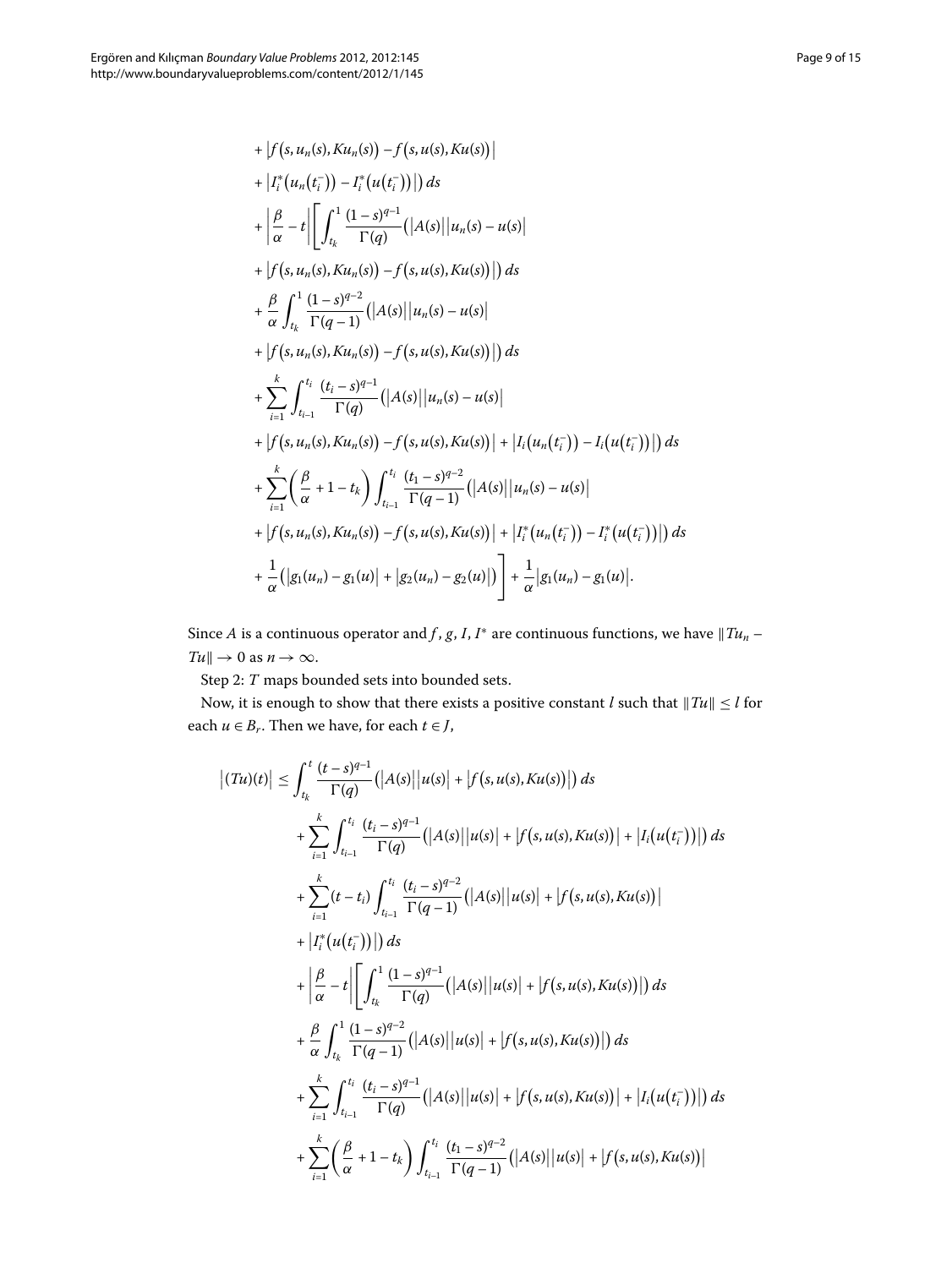+ 
$$
|I_i^*(u(t_i^-))|
$$
) ds  
+  $\frac{1}{\alpha}(|g_1(u)| + |g_2(u)|) + \frac{1}{\alpha}|g_1(u)|$ .

Thus,

$$
\left| (Tu)(t) \right| \leq (A_1r + M_1) \int_{t_k}^{t} \frac{(t - s)^{q-1}}{\Gamma(q)} ds + (A_1r + M_1 + M_2) \sum_{i=1}^{k} \int_{t_{i-1}}^{t_i} \frac{(t_i - s)^{q-1}}{\Gamma(q)} ds
$$
  
+  $(A_1r + M_1 + M_3) \sum_{i=1}^{k} |t - t_i| \int_{t_{i-1}}^{t_i} \frac{(t_i - s)^{q-2}}{\Gamma(q-1)} ds$   
+  $\left(\frac{\beta}{\alpha} + 1\right) \left[ (A_1r + M_1) \left( \int_{t_k}^{1} \frac{(1 - s)^{q-1}}{\Gamma(q)} ds + \frac{\beta}{\alpha} \int_{t_k}^{1} \frac{(1 - s)^{q-2}}{\Gamma(q-1)} ds \right) \right.$   
+  $(A_1r + M_1 + M_2) \sum_{i=1}^{k} \int_{t_{i-1}}^{t_i} \frac{(t_i - s)^{q-1}}{\Gamma(q)} ds$   
+  $(A_1r + M_1 + M_3) \sum_{i=1}^{k} \left( \frac{\beta}{\alpha} + 1 \right) \int_{t_{i-1}}^{t_i} \frac{(t_1 - s)^{q-2}}{\Gamma(q-1)} ds$   
+  $\frac{1}{\alpha} (G_1 + G_2) \left] + \frac{1}{\alpha} G_1$   
 $\leq \frac{1}{\Gamma(q+1)} \left( \frac{\beta}{\alpha} + 2 \right) ((A_1r + M_1)(1 + p) + pM_2)$   
+  $\frac{1}{\Gamma(q)} \left[ p(A_1r + M_1 + M_3) \left( 1 + \left( \frac{\beta}{\alpha} + 1 \right)^2 \right) + (A_1r + M_1) \frac{\beta}{\alpha} \left( \frac{\beta}{\alpha} + 1 \right) \right]$   
+  $\frac{1}{\alpha} \left( \frac{\beta}{\alpha} + 1 \right) (G_1 + G_2) + G_1 = l$ .

Then it follows that  $||Tu|| \le l$ .

Step 3:  $T$  maps bounded sets into equicontinuous sets.

Let *B<sub>r</sub>* be a bounded set of  $PC^1(J)$  as in Step 2, and let  $u \in B_r$ . Then, letting  $\tau_1, \tau_2 \in J_k$ with  $\tau_1 < \tau_2$ ,  $0 \le k \le p$ , we have

$$
\left|(Tu)(\tau_2)-(Tu)(\tau_1)\right|\leq \int_{\tau_1}^{\tau_2}\left|(Tu)'(s)\right|ds\leq \widetilde{\ell}(\tau_2-\tau_1),
$$

where

$$
\left| (Tu)'(t) \right| \leq \int_{t_k}^t \frac{(t-s)^{q-2}}{\Gamma(q-1)} \left( |A(s)| \, |u(s)| + |f(s, u(s), Ku(s))| \right) ds
$$
  
+ 
$$
\sum_{i=1}^k \int_{t_{i-1}}^{t_i} \frac{(t_i - s)^{q-2}}{\Gamma(q-1)} \left( |A(s)| \, |u(s)| + |f(s, u(s), Ku(s))| + |I_i^*(u(t_i^-))| \right) ds
$$
  
+ 
$$
\int_{t_k}^1 \frac{(1-s)^{q-1}}{\Gamma(q)} \left( |A(s)| \, |u(s)| + |f(s, u(s), Ku(s))| \right) ds
$$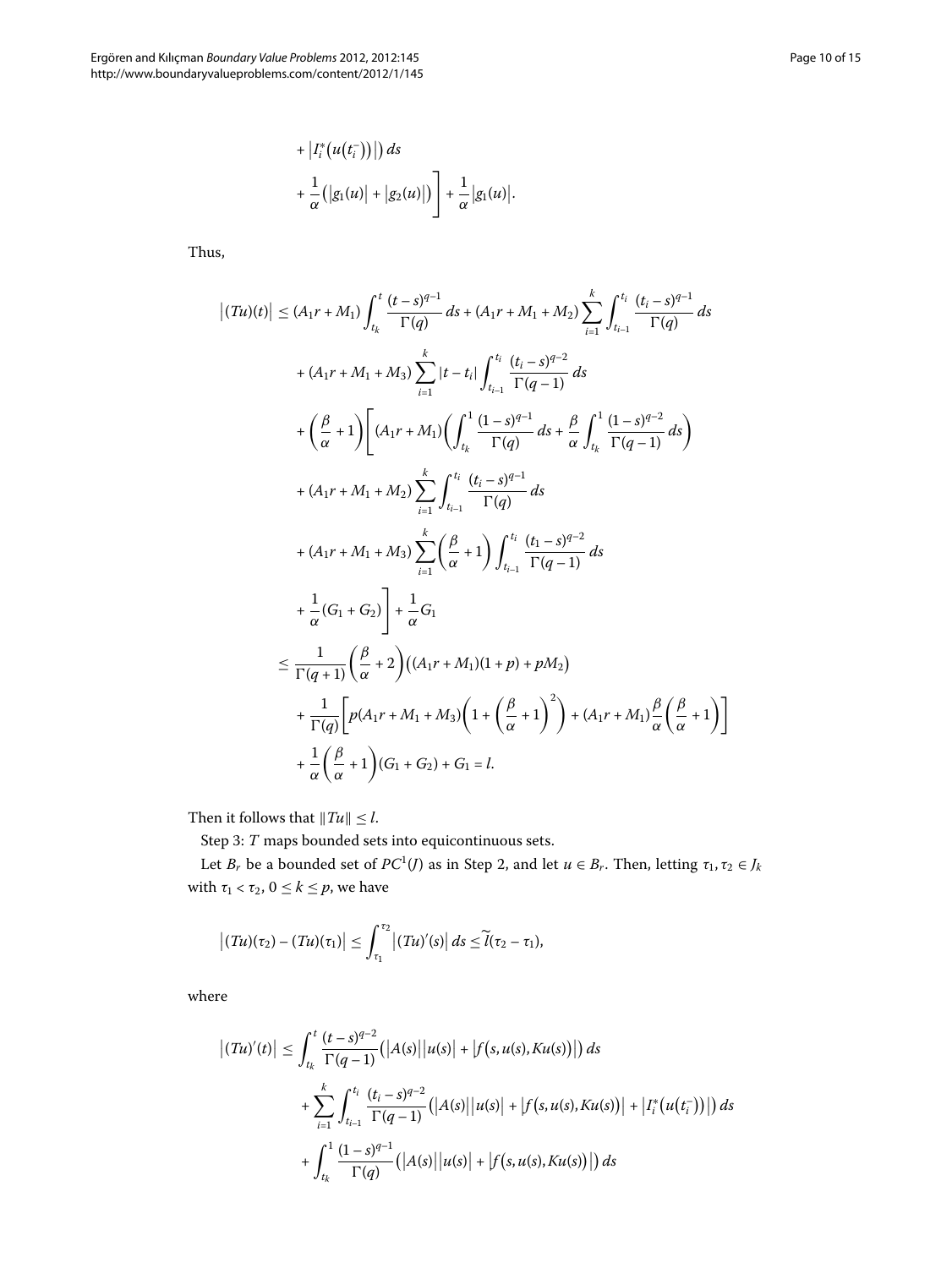$$
+\frac{\beta}{\alpha} \int_{t_k}^{1} \frac{(1-s)^{q-2}}{\Gamma(q-1)} (|A(s)||u(s)| + |f(s, u(s), Ku(s))|) ds
$$
  
\n
$$
+\sum_{i=1}^{k} \int_{t_{i-1}}^{t_i} \frac{(t_i-s)^{q-1}}{\Gamma(q)} (|A(s)||u(s)| + |f(s, u(s), Ku(s))| + |I_i(u(t_i^-))|) ds
$$
  
\n
$$
+\sum_{i=1}^{k} (\frac{\beta}{\alpha} + 1 - t_k) \int_{t_{i-1}}^{t_i} \frac{(t_1-s)^{q-2}}{\Gamma(q-1)} (|A(s)||u(s)| + |f(s, u(s), Ku(s))|
$$
  
\n
$$
+ |I_i^*(u(t_i^-))|) ds
$$
  
\n
$$
+\frac{1}{\alpha} (|g_1(u)| + |g_2(u)|)
$$
  
\n
$$
|(Tu)'(t)| \le (A_1r + M_1) \Big[ \int_{t_k}^{t} \frac{(t-s)^{q-2}}{\Gamma(q-1)} ds + \int_{t_k}^{1} \frac{(1-s)^{q-1}}{\Gamma(q)} ds + \frac{\beta}{\alpha} \int_{t_k}^{1} \frac{(1-s)^{q-2}}{\Gamma(q-1)} ds \Big]
$$
  
\n
$$
+ (A_1r + M_1 + M_2) \sum_{i=1}^{k} \int_{t_{i-1}}^{t_i} \frac{(t_i - s)^{q-1}}{\Gamma(q)} ds
$$
  
\n
$$
+ (A_1r + M_1 + M_3)
$$
  
\n
$$
\times \Big[ \sum_{i=1}^{k} \int_{t_{i-1}}^{t_i} \frac{(t_i - s)^{q-2}}{\Gamma(q-1)} ds + \sum_{i=1}^{k} (\frac{\beta}{\alpha} + 1) \int_{t_{i-1}}^{t_i} \frac{(t_1 - s)^{q-2}}{\Gamma(q-1)} ds \Big]
$$
  
\n
$$
+ \frac{1}{\alpha} (G_1 + G_2)
$$
  
\n
$$
\le \frac{1}{\Gamma(q+1)} [2(A_1r + M_1) + M_2] + \frac{1}{\alpha} (G_1 + G_2)
$$
  
\n
$$
+ \frac{1}{\Gamma(q)} [(A_1r + M_1) (\frac{\beta}{\alpha} + 1) + p(A_1
$$

:= $\tilde{l}$  for any  $t \in J_k$ ,  $0 \le k \le p$ .

Hence,  $T(B_r)$  is equicontinuous on all the subintervals  $J_k$ ,  $k = 0, 1, 2, ..., p$ . Then we can deduce that  $T: PC^1(J,X) \to PC^1(J,X)$  is completely continuous as a result of the Arzela-Ascoli theorem together with Steps 1 to 3.

<span id="page-10-1"></span>As a consequence of Schauder's fixed point theorem, we conclude that *T* has a fixed point[.](#page-1-0) That is, BVP (1.1) has at least one solution. The proof is complete.  $\hfill\Box$ 

<span id="page-10-0"></span>Our second result is about the uniqueness of the solution of BVP (1.1). And it depends on Banach's fixed point theorem.

**Theorem**  *Assume that* (A)*-*(A) *hold with*

$$
\left\{\frac{1}{\Gamma(q+1)}\left(\frac{\beta}{\alpha}+2\right)((A_1+L_1(1+L_2))(1+p)+pL_3) + \frac{1}{\Gamma(q)}\left[p(A_1+L_1(1+L_2)+L_4)\left(1+\left(\frac{\beta}{\alpha}+1\right)^2\right) + (A_1+L_1(1+L_2))\frac{\beta}{\alpha}\left(\frac{\beta}{\alpha}+1\right)\right] + \frac{1}{\alpha}\left(\frac{\beta}{\alpha}+1\right)(b_1+b_2)+b_1\right\} := \Omega_{A_1,L_1,L_2,L_3,L_4,b_1,b_2,q,\alpha,\beta} < 1.
$$
\n(3.2)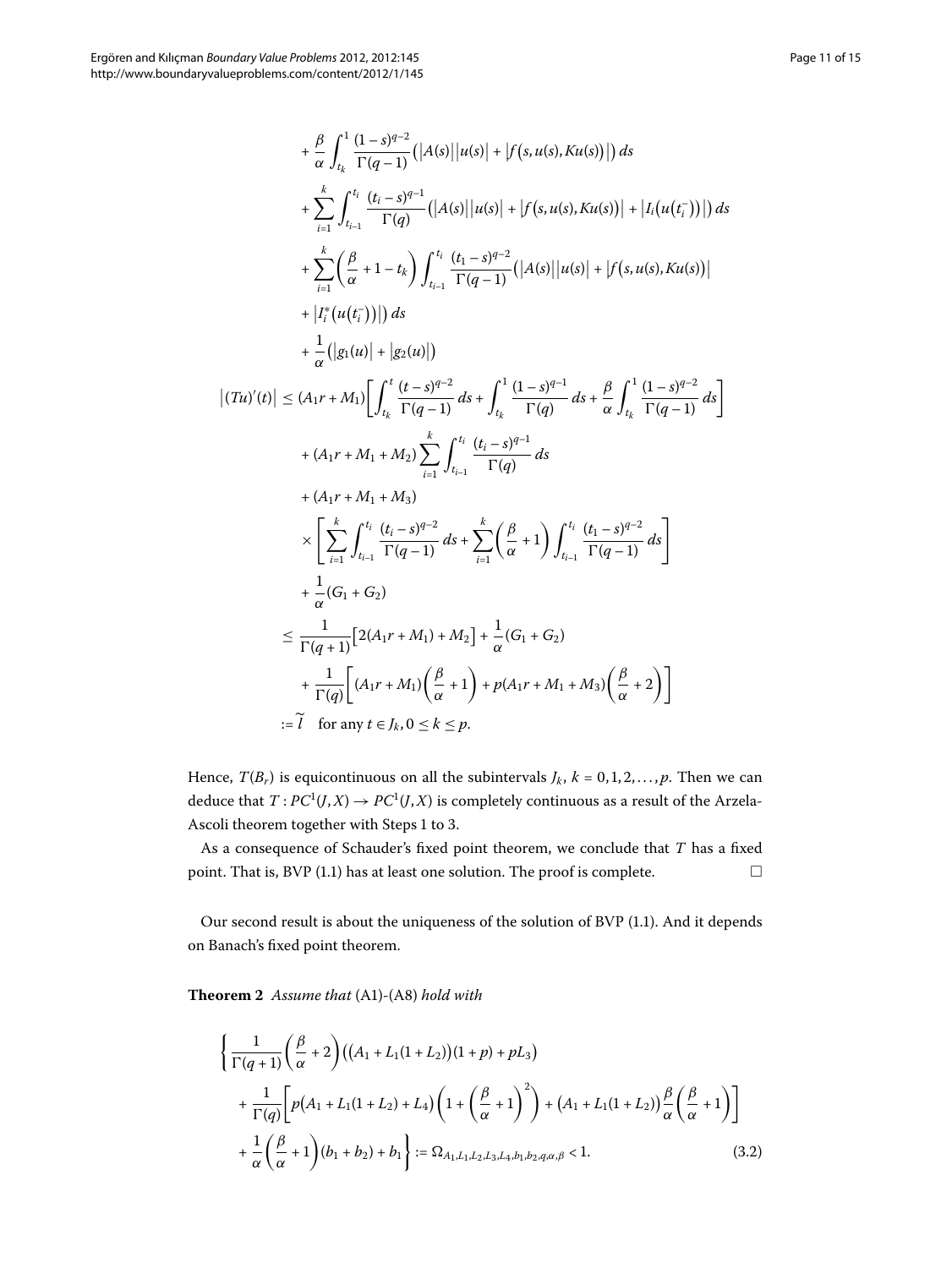*Proof* First, we show that  $TB_r \subset B_r$ . Indeed, in order to do this, it is adequate to replace  $l$  with  $r$  in Step 2 in Theorem 1[.](#page-7-0) Thus,  $T$  maps  $B_r$  into itself. Now, define the mapping  $T: C(J, B_r) \to C(J, B_r)$ . Then, for each  $t \in J$ , we have

$$
|(Tu)(t) - (Tv)(t)|
$$
\n
$$
\leq \int_{t_k}^{t} \frac{(t-s)^{q-1}}{\Gamma(q)} (|A(s)||u(s) - v(s)|
$$
\n+  $|f(s, u(s), Ku(s)) - f(s, v(s), Kv(s))|$ ) ds +  $\sum_{i=1}^{k} \int_{t_{i-1}}^{t_i} \frac{(t_i - s)^{q-1}}{\Gamma(q)} (|A(s)||u(s) - v(s)|$   
\n+  $|f(s, u(s), Ku(s)) - f(s, v(s), Kv(s))| + |I_i(u(t_i^-)) - I_i(v(t_i^-))|$ ) ds  
\n
$$
\times \sum_{i=1}^{k} (t-t_i) \int_{t_{i-1}}^{t_i} \frac{(t_i - s)^{q-2}}{\Gamma(q-1)} (|A(s)||u(s) - v(s)|
$$
\n+  $|f(s, u(s), Ku(s)) - f(s, v(s), Kv(s))| + |I_i^*(u(t_i^-)) - I_i^*(v(t_i^-))|$ ) ds  
\n+  $\left| \frac{\beta}{\alpha} - t \right| \left[ \int_{t_k}^{1} \frac{(1 - s)^{q-1}}{\Gamma(q)} (|A(s)||u(s) - v(s)| + |I_i^*(u(t_i^-)) - I_i^*(v(t_i^-))| \right) ds$   
\n+  $\frac{\beta}{\alpha} \int_{t_k}^{1} \frac{(1 - s)^{q-2}}{\Gamma(q-1)} (|A(s)||u(s) - v(s)| + |f(s, u(s), Ku(s)) - f(s, v(s), Kv(s))| \right) ds$   
\n+  $\frac{\beta}{\alpha} \int_{t_{i-1}}^{t_i} \frac{(t_i - s)^{q-1}}{\Gamma(q)} (|A(s)||u(s) - v(s)| + |f(s, u(s), Ku(s)) - f(s, v(s), Kv(s))| \right) ds$   
\n+  $\sum_{i=1}^{k} \int_{t_{i-1}}^{t_i} \frac{(t_i - s)^{q-1}}{\Gamma(q)} (|A(s)||u(s) - v(s)| + |I_i(u(t_i^-)) - I_i(v(t_i^-))| \right) ds$   
\n+  $\sum_{i=1}^{k} (\frac{\beta}{\alpha} + 1 - t_k) \int_{t_{i-1}}^{t_i} \frac{(t_1 - s)^{q-2}}{\Gamma(q-1)} (|A(s)||u(s) - v(s)| + |I_i^*(u(t_i^-)) - I_i^*(v(t_i^-$ 

Observing the inequality

$$
\begin{aligned} \left| f(s, u(s), Ku(s)) - f(s, v(s), Kv(s)) \right| &\le L_1 \big( \left| u(s) - v(s) \right| + \left| Ku(s) - Kv(s) \right| \big) \\ &\le L_1 (1 + L_2) \left| u(s) - v(s) \right|, \end{aligned}
$$

we have

$$
\begin{aligned} \left| (Tu)(t) - (Tv)(t) \right| \\ &\le \left( A_1 + L_1(1 + L_2) \right) \int_{t_k}^t \frac{(t - s)^{q - 1}}{\Gamma(q)} \left| u(s) - v(s) \right| ds \\ &+ \left( A_1 + L_1(1 + L_2) + L_3 \right) \sum_{i = 1}^k \int_{t_{i - 1}}^{t_i} \frac{(t_i - s)^{q - 1}}{\Gamma(q)} \left| u(s) - v(s) \right| ds \end{aligned}
$$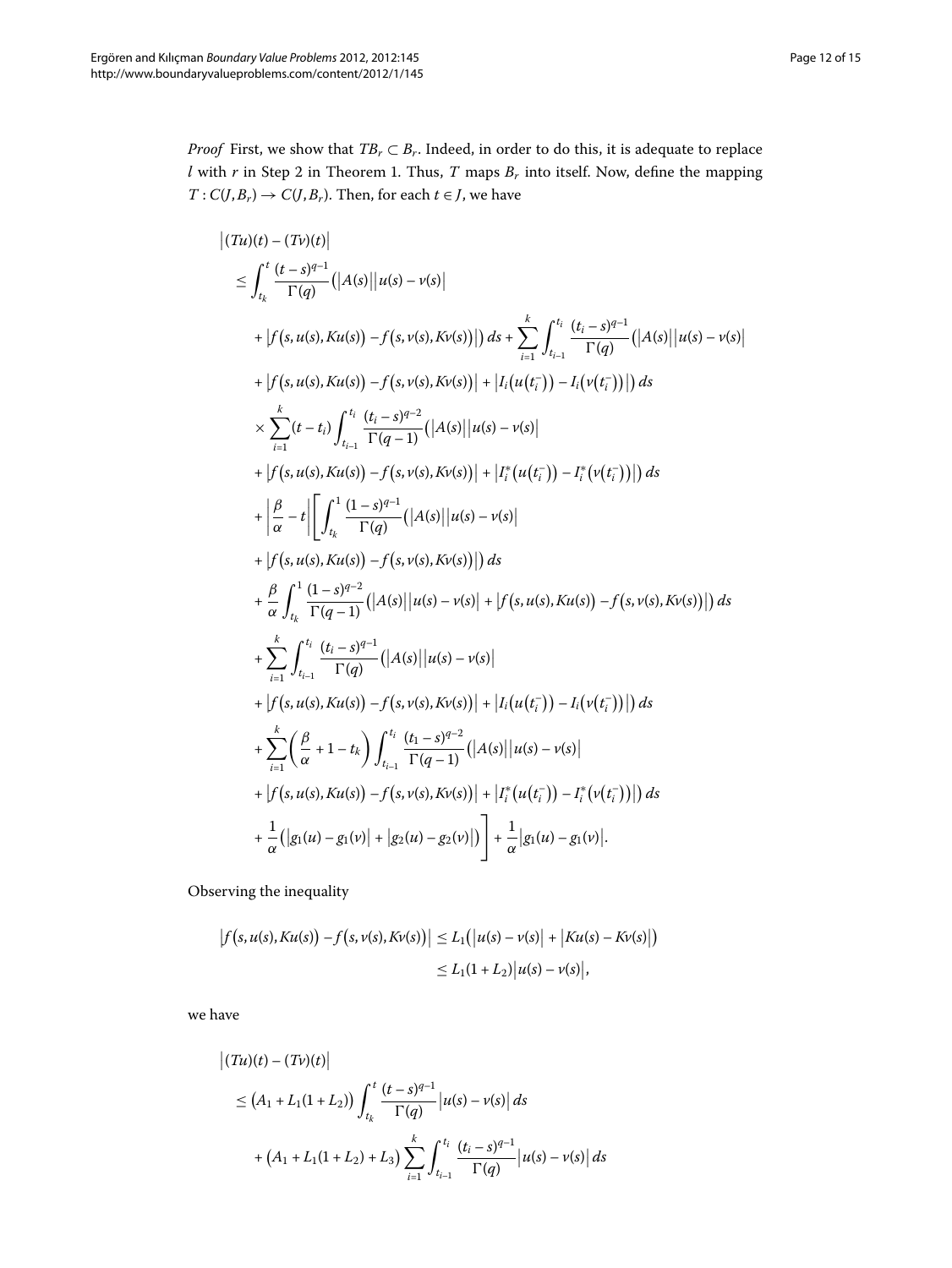$$
+ (A_1 + L_1(1 + L_2) + L_4) \sum_{i=1}^{k} |t - t_i| \int_{t_{i-1}}^{t_i} \frac{(t_i - s)^{q-2}}{\Gamma(q-1)} |u(s) - v(s)| ds
$$
  
+ 
$$
\left(\frac{\beta}{\alpha} + 1\right) \left[ (A_1 + L_1(1 + L_2)) \left( \int_{t_k}^{1} \frac{(1 - s)^{q-1}}{\Gamma(q)} |u(s) - v(s)| ds \right. \\ + \frac{\beta}{\alpha} \int_{t_k}^{1} \frac{(1 - s)^{q-2}}{\Gamma(q-1)} |u(s) - v(s)| ds \right)
$$
  
+ 
$$
(A_1 + L_1(1 + L_2) + L_3) \sum_{i=1}^{k} \int_{t_{i-1}}^{t_i} \frac{(t_i - s)^{q-1}}{\Gamma(q)} |u(s) - v(s)| ds
$$
  
+ 
$$
(A_1 + L_1(1 + L_2) + L_4) \sum_{i=1}^{k} \left( \frac{\beta}{\alpha} + 1 \right) \int_{t_{i-1}}^{t_i} \frac{(t_1 - s)^{q-2}}{\Gamma(q-1)} |u(s) - v(s)| ds
$$
  
+ 
$$
\frac{1}{\alpha} (b_1 + b_2) |u(t) - v(t)| + \frac{1}{\alpha} b_1 |u(t) - v(t)|.
$$

Thus,

$$
\begin{aligned} &\|(T u)(t) - (T v)(t)\| \\ &\leq \left\{\frac{1}{\Gamma(q+1)}\left(\frac{\beta}{\alpha}+2\right)\left((A_1+L_1(1+L_2))(1+p)+pL_3\right) \right. \\ &\left. + \frac{1}{\Gamma(q)}\left[p\big(A_1+L_1(1+L_2)+L_4\big)\left(1+\left(\frac{\beta}{\alpha}+1\right)^2\right)+\big(A_1+L_1(1+L_2)\big)\frac{\beta}{\alpha}\left(\frac{\beta}{\alpha}+1\right)\right] \right. \\ &\left. + \frac{1}{\alpha}\left(\frac{\beta}{\alpha}+1\right)(b_1+b_2)+b_1\right\}\|u-v\|, \end{aligned}
$$

which implies that

$$
|| (Tu)(t) - (Tv)(t) || \leq \Omega_{A_1, L_1, L_2, L_3, L_4, b_1, b_2, q, \alpha, \beta} || u - v ||.
$$

Therefore, by  $(3.2)$ , the operator  $T$  is a contraction. As a consequence of Banach's fixed point theorem, we deduce that *T* has a fixed point which is a unique solution of BVP  $(1.1).$  $(1.1).$  $(1.1).$  $\Box$ 

**Example 1** Consider the following boundary value problem for impulsive integrodifferential evolution equation of fractional order:

<span id="page-12-0"></span>
$$
{}^{C}D^{\frac{3}{2}}u(t) = \frac{1}{20} \left(\cos^{2} t\right)u(t) + \frac{\left(\sin 7t\right)|u(t)|}{(t+5)^{4}(1+|u(t)|)}
$$
  
+  $\int_{0}^{t} e^{-\frac{1}{25}u(s)} ds, \quad t \in [0,1], t \neq \frac{1}{2},$   

$$
\Delta u\left(\frac{1}{2}\right) = \frac{|u(\frac{1}{2}^{-})|}{15+|u(\frac{1}{2}^{-})|}, \qquad \Delta u'\left(\frac{1}{2}\right) = \frac{|u'(\frac{1}{2}^{-})|}{10+|u'(\frac{1}{2}^{-})|}
$$
  

$$
3u(0) + u'(0) = \sum_{i=1}^{m} \eta_{i}u(\xi_{i}), \qquad 3u(1) + u'(1) = \sum_{j=1}^{m} \widetilde{\eta}_{j}\widetilde{u}(\xi_{i}),
$$
 (3.3)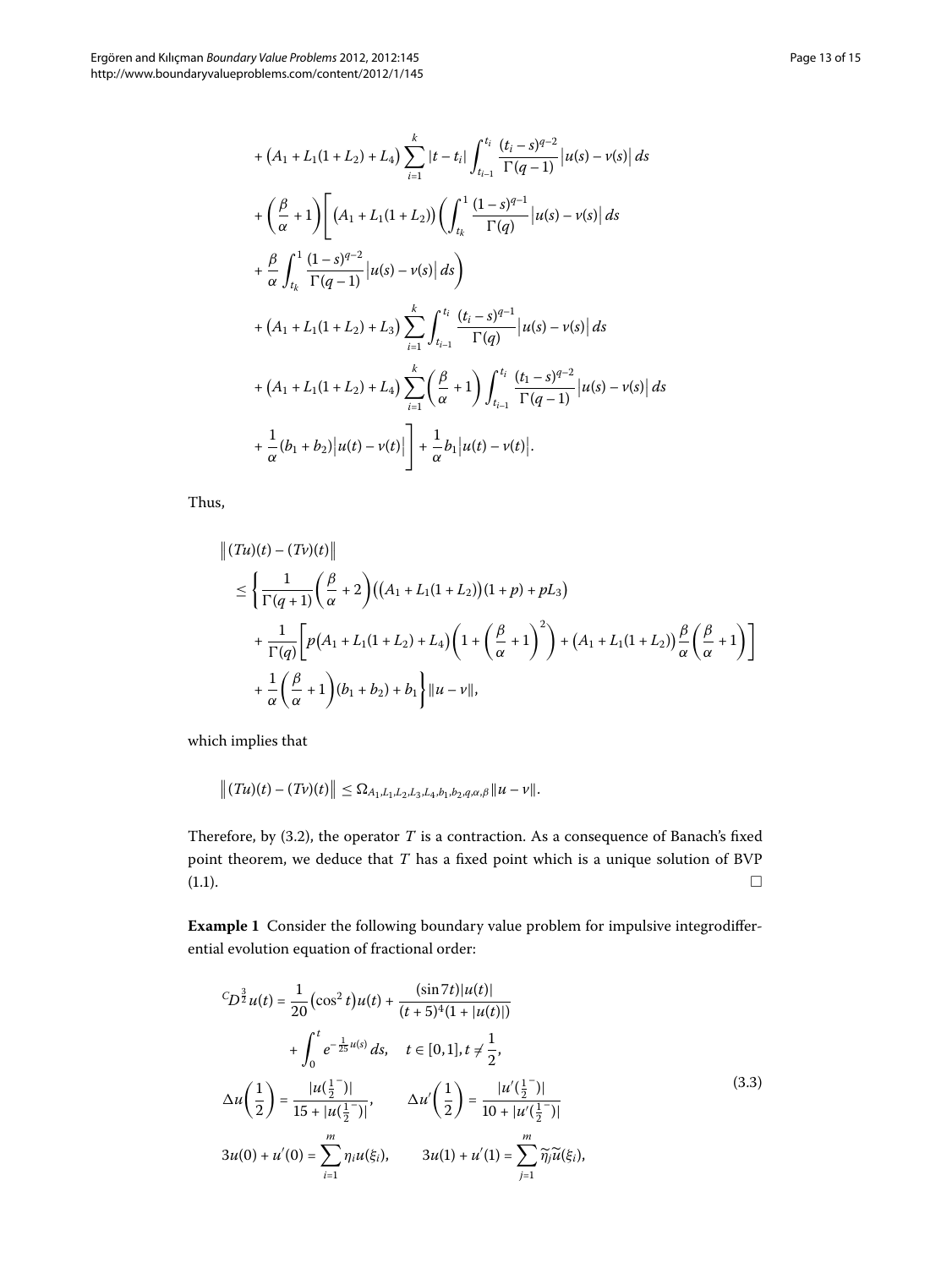where  $0 < \eta_1 < \eta_2 < \cdots < 1$ ,  $0 < \widetilde{\eta}_1 < \widetilde{\eta}_2 < \cdots < 1$ , and  $\eta_i$ ,  $\widetilde{\eta}_i$  are given positive constants with  $\sum_{i=1}^{m} \eta_i < \frac{2}{15}$  and  $\sum_{j=1}^{m} \widetilde{\eta}_j < \frac{3}{15}$ .

Here,  $\alpha = 3$ ,  $\beta = 1$ ,  $q = \frac{3}{2}$ ,  $p = 1$ . Obviously,  $A_1 = \frac{1}{10}$ ,  $L_1 = \frac{1}{125}$ ,  $L_2 = \frac{1}{25}$ ,  $L_3 = \frac{1}{15}$ ,  $L_4 = \frac{1}{10}$ ,  $b_1 = \frac{2}{15}$ ,  $b_2 = \frac{3}{15}$  and by (2.5), it can be found that

$$
\Omega_{A_1,L_1,L_2,L_3,L_4,b_1,b_2,q,\alpha,\beta}=\frac{1,203,709}{843,750\sqrt{\pi}}+\frac{38}{135}=0.63361<1.
$$

Therefore, due to the fact that all the assumptions of Theorem 2 hold, BVP  $(3.3)$  has a unique solution. Besides, one can easily check the result of Theorem  $(1)$  $(1)$  for BVP  $(3.3)$ .

### **Conclusion**

In the literature, the authors consider impulsive fractional semilinear evolution integrodifferential equations of order  $0 < q < 1$  in different aspects as mentioned above. Besides, either impulsive fractional semilinear equations of order  $1 < q < 2$  or impulsive fractional integro-differential equations of order  $1 < q < 2$  are studied by different authors (see, for instance[,](#page-14-24)  $[44, 45]$ ). But, to the best of our knowledge, no study considering both cases has been carried out. Thus, in this article, we consider a general boundary value problem for impulsive fractional semilinear evolution integro-differential equations of order  $1 < q < 2$ with nonlocal conditions. Therefore, the present results are new and complementary to previously known literature.

#### <span id="page-13-1"></span><span id="page-13-0"></span>**Competing interests**

The authors declare that they have no competing interests.

#### **Authors' contributions**

All authors contributed equally to the manuscript and read and approved the final draft.

#### **Author details**

<span id="page-13-2"></span><sup>1</sup>Department of Mathematics, Faculty of Sciences, Yuzuncu Yil University, Van, 65080, Turkey. <sup>2</sup>Department of Mathematics and Institute for Mathematical Research, University Putra Malaysia, Serdang, Selangor 43400 UPM, Malaysia.

#### **Acknowledgements**

<span id="page-13-5"></span>The authors express their sincere thanks to the referees for the careful and noteworthy reading of the manuscript and very helpful suggestions that improved the manuscript substantially. The second author gratefully acknowledges that this research was partially supported by the University Putra Malaysia under the ERGS Grant Scheme (project No. 5527068).

#### Received: 23 July 2012 Accepted: 21 November 2012 Published: 11 December 2012

#### <span id="page-13-3"></span>**References**

- 1. Kilbas, AA, Srivastava, HM, Trujillo, JJ: Theory and Applications of Fractional Differential Equations. North-Holland Mathematics Studies, vol. 204. Elsevier, Amsterdam (2006)
- <span id="page-13-4"></span>2. Lakshmikantham, V, Leela, S, Devi, JV: Theory of Fractional Dynamic Systems. Cambridge Scientific Publishers, Cambridge (2009)
- 3. Miller, KS, Ross, B: An Introduction to the Fractional Calculus and Differential Equations. Wiley, New York (1993)
- 4. Podlubny, I: Fractional Differential Equations. Academic Press, San Diego (1999)
- 5. Elbeleze, AA, Kılıçman, A, Taib, BM: Applications of homotopy perturbation and variational iteration methods for Fredholm integro-differential equation of fractional order. Abstr. Appl. Anal. 2012, Article ID 763139 (2012). doi[:10.1155/2012/763139](http://dx.doi.org/10.1155/2012/763139)
- 6. Kadem, A, Kılıçman, A: The approximate solution of fractional Fredholm integro-differential equations by variational iteration and homotopy perturbation methods. Abstr. Appl. Anal. 2012, Article ID 486193 (2012)
- 7. Kılıçman, A, Al Zhour, ZAA: Kronecker operational matrices for fractional calculus and some applications. Appl. Math. Comput. 187(1), 250-265 (2007)
- 8. Diethelm, K, Freed, AD: On the solution of nonlinear fractional order differential equations used in the modeling of viscoelasticity. In: Keil, F, Mackens, W, Voss, H, Werther, J (eds.) Scientific Computing in Chemical Engineering II-Computational Fluid Dynamics, Reaction Engineering and Molecular Properties, pp. 217-224. Springer, Heidelberg (1999)
- 9. Gaul, L, Klein, P, Kempfle, S: Damping description involving fractional operators. Mech. Syst. Signal Process. 5, 81-88 (1991)